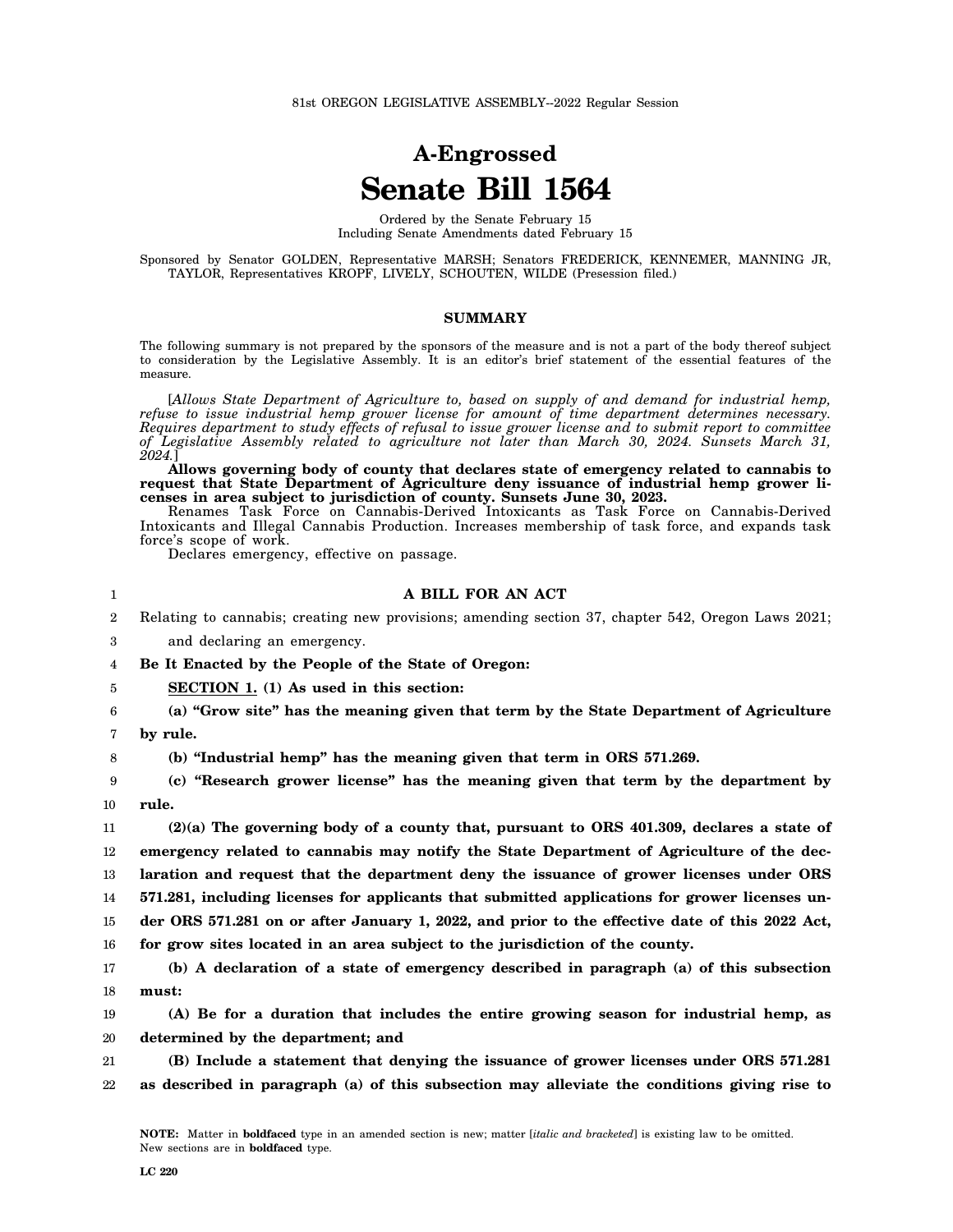1 2 3 4 5 6 7 8 9 10 11 12 13 14 15 16 17 18 19 20 21 22 23 24 25 26 27 28 29 30 31 32 33 34 35 36 37 38 39 40 41 42 43 44 45 **the declaration. (c) The notification described in paragraph (a) of this subsection must be: (A) Made annually for each year during which the governing body of a county declares a state of emergency as described in paragraph (a) of this subsection; and (B) Received by the department: (i) Not later than March 15, 2022, for the 2022 growing season; and (ii) Not later than January 1, 2023, for the 2023 growing season. (3) When the department receives the notice and request described in this section, the department shall deny the issuance of grower licenses under ORS 571.281 as described in subsection (2) of this section. (4) Notwithstanding subsection (3) of this section, the department may issue a grower license under ORS 571.281 for a grow site located in an area subject to the jurisdiction of a county described in subsection (2) of this section if the applicant held a valid grower license or registration under ORS 571.281 during the 2020 or 2021 calendar year. (5) The department may adopt rules to carry out this section. (6) This section does not apply to research grower licenses. SECTION 2. Section 1 of this 2022 Act is repealed on June 30, 2023. SECTION 3.** Section 37, chapter 542, Oregon Laws 2021, is amended to read: **Sec. 37.** (1) The Task Force on Cannabis-Derived Intoxicants **and Illegal Cannabis Production** is established. (2) The task force consists of [*15*] **20** members appointed as follows: (a) The President of the Senate shall appoint one member from among the members of the Senate; (b) The Senate Minority Leader shall appoint one member from among the members of the Senate; (c) The Speaker of the House of Representatives shall appoint one member from among the members of the House of Representatives; (d) The House Minority Leader shall appoint one member from among the members of the House of Representatives; and (e) The Governor shall appoint [*11*] **16** members as follows: (A) One member who represents counties in this state; (B) One member who represents cities in this state; (C) One member who represents [*law enforcement agencies*] **sheriffs**; (D) One member who represents industrial hemp growers registered or licensed under ORS 571.281; (E) One member who represents industrial hemp handlers registered or licensed under ORS 571.281; (F) The director of the Oregon State University Global Hemp Innovation Center, or a designee of the director; (G) Two members who represent licensees, as defined in ORS [*475B.015*] **475C.009**; (H) The Director of Agriculture, or a designee of the director; (I) The director of the Oregon Health Authority Public Health Division, or a designee of the director; [*and*] (J) The administrator of the Oregon Liquor [*Control*] **and Cannabis** Commission, or a designee of the administrator[*.*]**;**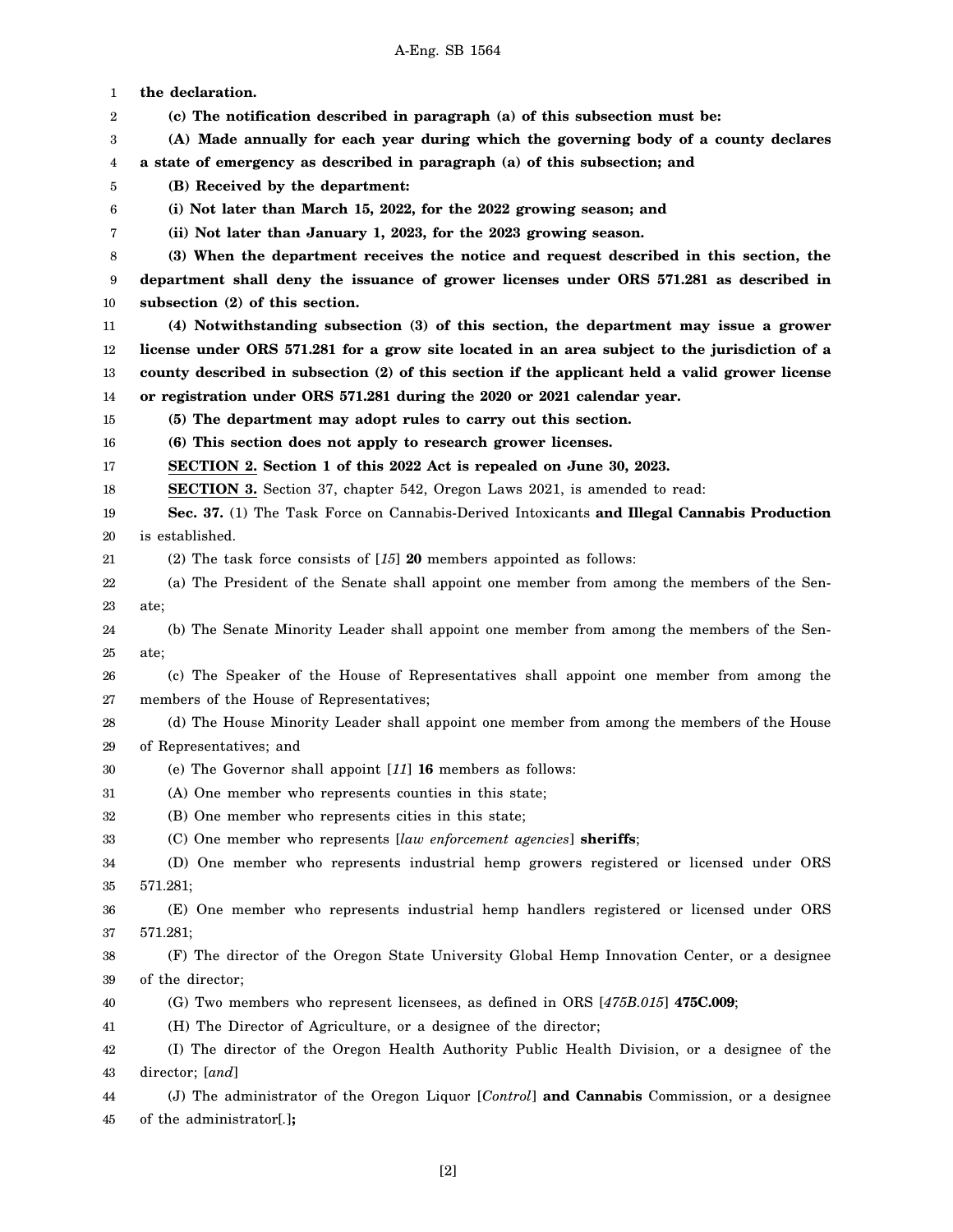### A-Eng. SB 1564

1 2 3 4 5 6 7 8 9 10 11 12 13 14 15 16 17 18 19 20 21 22 23 24 25 26 27 28 29 30 31 32 33 34 35 36 37 38 39 40 41 42 43 44 45 **(K) One member who represents district attorneys; (L) The Commissioner of the Bureau of Labor and Industries, or a designee of the commissioner; (M) The Water Resources Director, or designee of the director; (N) One member who represents the Department of Justice; and (O) One member who represents the Department of State Police.** (3) The task force shall consider: (a) Changes to state law to support the regulation of intoxicating cannabis-derived products and artificially derived cannabinoids; (b) The consolidation of administrative functions related to the regulation of cannabis; (c) Methods to prevent sales to minors of industrial hemp commodities or products that contain intoxicating cannabinoids; (d) Regulation to address genetic engineering of cannabis; (e) Testing requirements and methods of enforcement of testing requirements for cannabinoids, including artificially derived cannabinoids, to protect the public health and safety; (f) Policy changes related to interstate commerce and transportation of cannabis; (g) Changes to state regulation of cannabis as a result of federal laws; [*and*] **(h) Changes to state law to address labor trafficking; (i) Changes to state law to address water theft and other unauthorized uses of water; (j) Changes to state law relating to the processing of search warrants in order to increase efficiency; (k) Optimal funding sources and structure to enable the ongoing involvement of law enforcement agencies in combatting illegal cannabis production; and** [*(h)*] **(L)** Input from marijuana and industrial hemp industry members. (4) A majority of the members of the task force constitutes a quorum for the transaction of business. (5) Official action by the task force requires the approval of a majority of the members of the task force. (6) The task force shall elect one of its members to serve as chairperson. (7) If there is a vacancy for any cause, the appointing authority shall make an appointment to become immediately effective. (8) The task force shall meet at times and places specified by the call of the chairperson or of a majority of the members of the task force. (9) The task force may adopt rules necessary for the operation of the task force. (10) Not later than June 30, 2022, the State Department of Agriculture shall report to the task force on the implementation of [*section 18 of this 2021 Act*] **ORS 571.312**. (11)(a) The task force shall submit a report in the manner provided by ORS 192.245, and shall include initial findings and recommendations for legislation, to the interim committee of the Legislative Assembly related to economic development no later than December 31, 2021. (b) The task force shall submit a report in the manner provided by ORS 192.245, and shall include final findings and recommendations for legislation, to the interim committee of the Legislative Assembly related to economic development no later than December 31, 2022. The report submitted under this paragraph must include a summary of the information submitted to the task force by the department under subsection (10) of this section. (12) The Oregon Liquor [*Control*] **and Cannabis** Commission and the State Department of Agri-